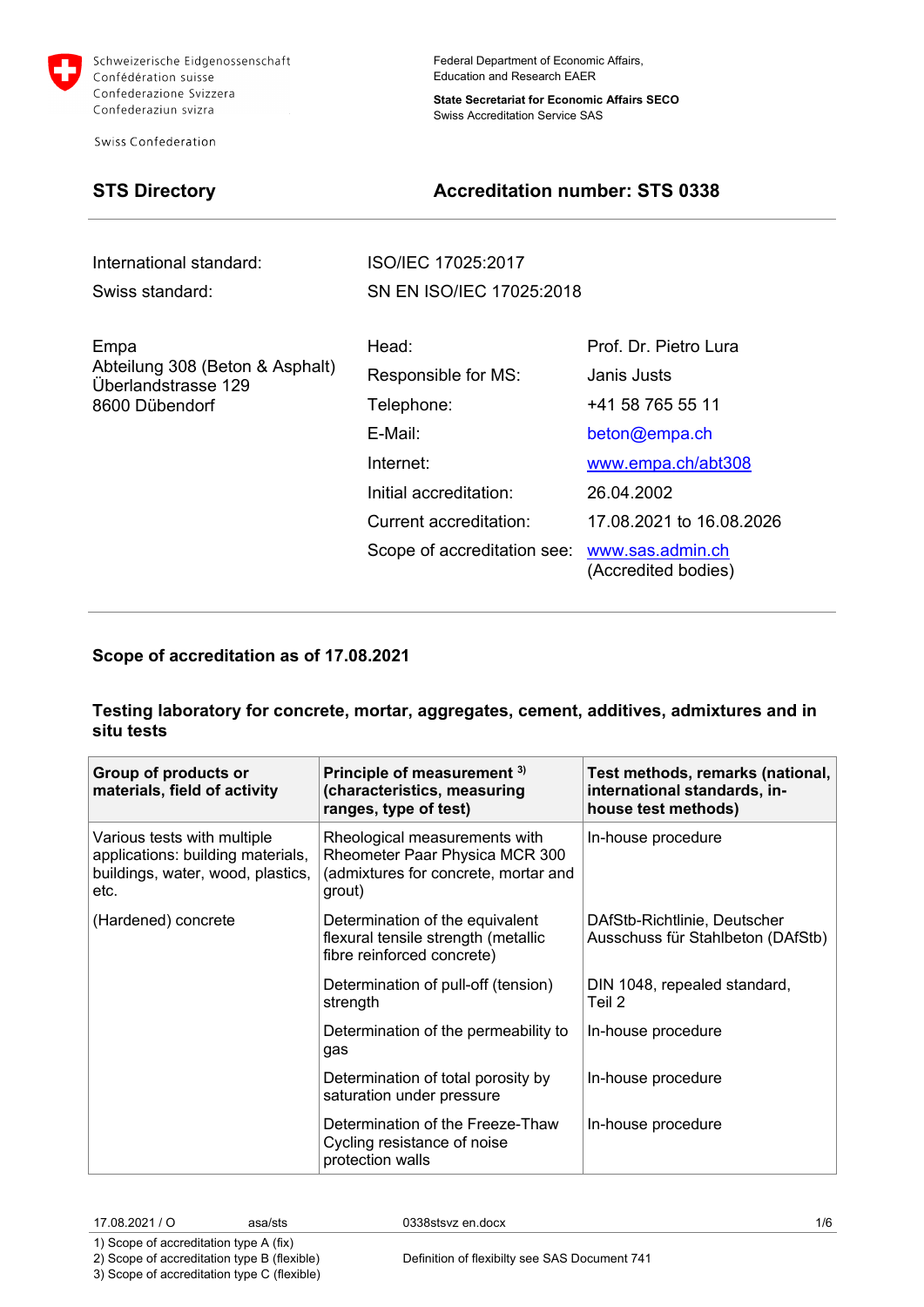

Swiss Confederation

Federal Department of Economic Affairs, Education and Research EAER

**State Secretariat for Economic Affairs SECO** Swiss Accreditation Service SAS

## **STS Directory Accreditation number: STS 0338**

| Group of products or<br>materials, field of activity | Principle of measurement 3)<br>(characteristics, measuring<br>ranges, type of test)                                                  | Test methods, remarks (national,<br>international standards, in-<br>house test methods) |
|------------------------------------------------------|--------------------------------------------------------------------------------------------------------------------------------------|-----------------------------------------------------------------------------------------|
|                                                      | Determination of the oxygen<br>diffusion coefficient                                                                                 | In-house procedure                                                                      |
|                                                      | Fast pore analysis                                                                                                                   | <b>EMPA Richtlinie 1989</b>                                                             |
|                                                      | Determination of the porosity                                                                                                        | SIA 162/1, test nr. 07, repealed<br>standard                                            |
|                                                      | Determination of the Freeze Cycling                                                                                                  | SIA 162/1, test nr. 08, repealed<br>standard                                            |
|                                                      | Determination of Metallic Fiber<br>Content (metallic fibre reinforced<br>concrete)                                                   | SIA 162/6 resp.<br>SN 562 162/6                                                         |
|                                                      | Plate flexural test (metallic fibre<br>reinforced concrete)                                                                          | SIA 162/6 resp.<br>SN 562 162/6                                                         |
|                                                      | Tensile behavior test according to<br>standard: High-Performance Fiber<br>Concrete (HPFC) - Materials,<br>Dimensioning and Execution | SIA 2052, annex D                                                                       |
|                                                      | Bending tensile test according to<br>standard: High-Performance Fiber<br>Concrete (HPFC) - Materials,<br>Dimensioning and Execution  | <b>SIA 2052, annex E</b>                                                                |
|                                                      | Determination of water infiltration<br>rate                                                                                          | SIA 262/1 appendix A resp.<br>SN 505 262/1                                              |
|                                                      | Determination of the resistance to<br>chlorides                                                                                      | SIA 262/1 appendix B resp.<br>SN 505 262/1                                              |
|                                                      | Determination of the Freeze-thaw<br>resistance                                                                                       | SIA 262/1 appendix C resp.<br>SN 505 262/1                                              |
|                                                      | Determination of the resistance to<br>sulfates                                                                                       | SIA 262/1 appendix D resp.<br>SN 505 262/1                                              |
|                                                      | Resistance to alkali-aggregate<br>reaction (AAR): performance test                                                                   | SIA 262/1 appendix G resp.<br>SN 505 262/1                                              |
|                                                      | Determination of resistance to<br>carbonation                                                                                        | SIA 262/1 appendix I resp.<br>SN 505 262/1                                              |
|                                                      | Determination of air void<br>characteristics                                                                                         | SIA 262/1 appendix K resp.<br>SN 505 262/1                                              |
|                                                      | Determination of elastic modulus                                                                                                     | SIA 262/1:2013 Anhang G bzw.<br>SN 505 262/1, repealed standard                         |
|                                                      | Determination of secant modulus of<br>elasticity in compression                                                                      | SN EN 12390-13 resp.<br>SIA 262.263                                                     |

1) Scope of accreditation type A (fix) 2) Scope of accreditation type B (flexible)

3) Scope of accreditation type C (flexible)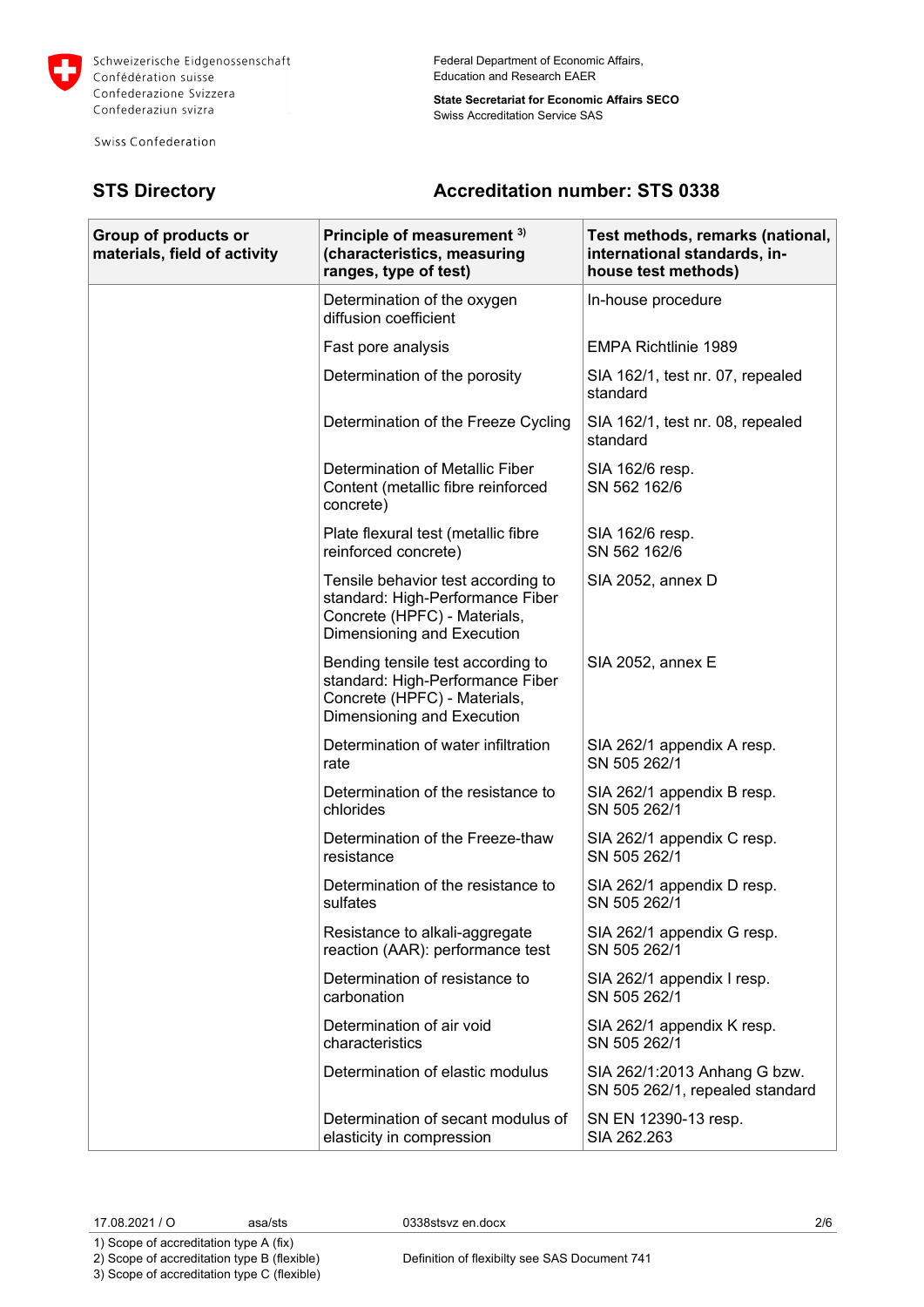

Swiss Confederation

Federal Department of Economic Affairs, Education and Research EAER

**State Secretariat for Economic Affairs SECO** Swiss Accreditation Service SAS

## **STS Directory Accreditation number: STS 0338**

| Group of products or<br>materials, field of activity | Principle of measurement 3)<br>(characteristics, measuring<br>ranges, type of test)                                           | Test methods, remarks (national,<br>international standards, in-<br>house test methods)                                         |
|------------------------------------------------------|-------------------------------------------------------------------------------------------------------------------------------|---------------------------------------------------------------------------------------------------------------------------------|
|                                                      | Determination of the shrinkage of<br>concrete                                                                                 | SN EN 12390-16 resp.<br>SIA 262.266                                                                                             |
|                                                      | Determination of creep in<br>compression for concrete                                                                         | SN EN 12390-17 resp.<br>SIA 262.267                                                                                             |
|                                                      | Making and curing specimens for<br>strength tests                                                                             | SN EN 12390-2 resp.<br>SIA 262.252, modified procedure                                                                          |
|                                                      | Compressive Strength of test<br>specimens                                                                                     | SN EN 12390-3 resp.<br>SIA 262.253                                                                                              |
|                                                      | Determination of flexural strength of<br>test specimens                                                                       | SN EN 12390-5 resp.<br>SIA 262.255                                                                                              |
|                                                      | Determination of Tensile splitting<br>strength of test specimens                                                              | SN EN 12390-6 resp.<br>SIA 262.256                                                                                              |
|                                                      | Determination of Density of<br>hardened concrete                                                                              | SN EN 12390-7 resp.<br>SIA 262.257                                                                                              |
|                                                      | Determination of the depth of<br>penetration of water under pressure                                                          | SN EN 12390-8 resp.<br>SIA 262.258                                                                                              |
|                                                      | Measurement of bond strength by<br>pull-off (Products and systems for<br>the protection and repair of concrete<br>structures) | SN EN 1542 resp.<br>SIA 162.421                                                                                                 |
| Cement                                               | <b>Standard Test Method for</b><br>Autogenous Strain of Cement Paste<br>and Mortar                                            | ASTM C1698                                                                                                                      |
|                                                      | Determination of Strength (flexural<br>and compressive strength)                                                              | SN EN 196-1 resp.<br>SIA 215.011                                                                                                |
|                                                      | Determination of setting time and<br>soundness                                                                                | SN EN 196-3 resp.<br>SIA 215.013                                                                                                |
|                                                      | Quantitative determination of cement SN EN 196-4 resp.<br>constituents                                                        | SIA 215.014                                                                                                                     |
|                                                      | <b>Determination of Fineness</b>                                                                                              | SN EN 196-6 resp.<br>SIA 215,016                                                                                                |
| Mortar (for masonry)                                 | Standard Test Method for Flow of<br>Grout for Preplaced-Aggregate<br>Concrete (Flow Cone Method)                              | ASTM C939                                                                                                                       |
|                                                      | Qualification tests and determination<br>of the conformity of normal<br>anchoring mortars for use in<br>permafrost            | Richtlinie für den Lawinenverbau<br>im Anbruchgebiet, BUWAL/WSL,<br>Ausgabe 1990 / ergänzt 2007 und<br>2017, modified procedure |

1) Scope of accreditation type A (fix) 2) Scope of accreditation type B (flexible)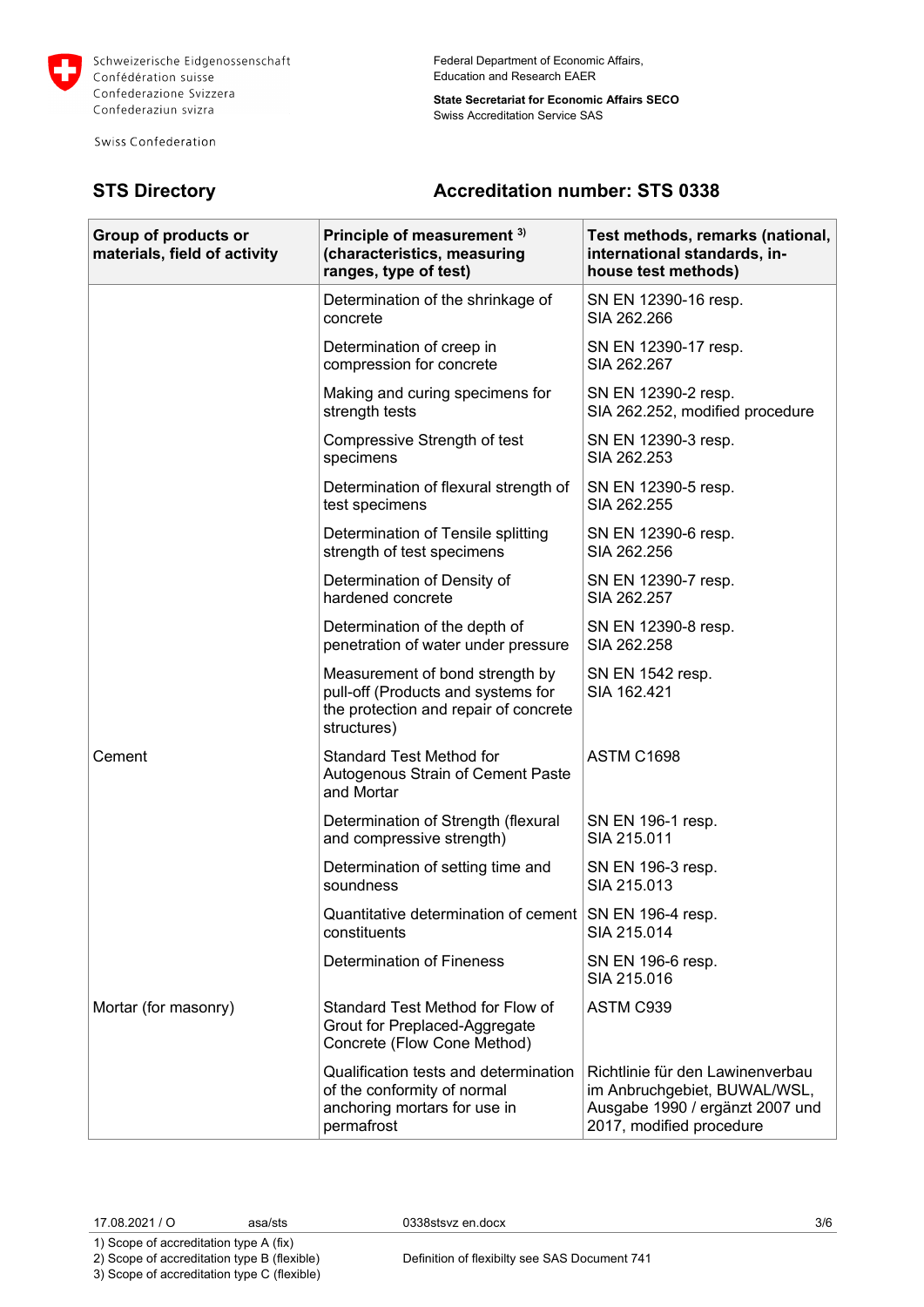

Swiss Confederation

Federal Department of Economic Affairs, Education and Research EAER

**State Secretariat for Economic Affairs SECO** Swiss Accreditation Service SAS

## **STS Directory Accreditation number: STS 0338**

| Group of products or<br>materials, field of activity | Principle of measurement 3)<br>(characteristics, measuring<br>ranges, type of test)                                                 | Test methods, remarks (national,<br>international standards, in-<br>house test methods) |
|------------------------------------------------------|-------------------------------------------------------------------------------------------------------------------------------------|-----------------------------------------------------------------------------------------|
|                                                      | Determination of flexural and<br>compressive strength of hardened<br>mortar                                                         | SN EN 1015-11 resp.<br>SIA 177.161                                                      |
| Fresh concrete and mortar                            | Determination of water retentivity of<br>freshly mixed mortar by the filter<br>plate method - mortars containing<br>mineral binders | DIN 18555-7                                                                             |
|                                                      | Determination of the seperation                                                                                                     | In-house procedure                                                                      |
|                                                      | Determination of the water content of<br>freshly mixed concrete                                                                     | SIA 262/1 appendix H resp.<br>SN 505 262/1                                              |
|                                                      | Bulk sampling of mortars and<br>preparation of test mortars - mortar<br>for masonry                                                 | SN EN 1015-2 resp.<br>SIA 177.152                                                       |
|                                                      | Determination of consistence of<br>fresh mortar (by flow table) - mortar<br>for masonry                                             | SN EN 1015-3 resp.<br>SIA 177.153                                                       |
|                                                      | Determination of bulk density of<br>fresh mortar - mortar for masonry                                                               | SN EN 1015-6 resp.<br>SIA 177.156                                                       |
|                                                      | Determination of air content of fresh<br>mortar - mortar for masonry                                                                | SN EN 1015-7 resp.<br>SIA 177.157                                                       |
|                                                      | Sampling fresh concrete                                                                                                             | SN EN 12350-1 resp.<br>SIA 262.231                                                      |
|                                                      | L box test (Self-compacting<br>concrete)                                                                                            | SN EN 12350-10 resp.<br>SIA 262.240                                                     |
|                                                      | J-ring test (Self-compacting<br>concrete)                                                                                           | SN EN 12350-12 resp.<br>SIA 262.242                                                     |
|                                                      | Essai d'affaissement                                                                                                                | SN EN 12350-2 resp.<br>SIA 262.232                                                      |
|                                                      | Determination of degree of<br>compactability                                                                                        | SN EN 12350-4 resp.<br>SIA 262.234                                                      |
|                                                      | Flow table test                                                                                                                     | SN EN 12350-5 resp.<br>SIA 262.235                                                      |
|                                                      | Determination of Density                                                                                                            | SN EN 12350-6 resp.<br>SIA 262.236                                                      |
|                                                      | Determination of air content;<br>Pressure methods                                                                                   | SN EN 12350-7 resp.<br>SIA 262.237                                                      |
|                                                      | Slump-flow test (Self- compacting<br>concrete)                                                                                      | SN EN 12350-8 resp.<br>SIA 262.238                                                      |

1) Scope of accreditation type A (fix) 2) Scope of accreditation type B (flexible)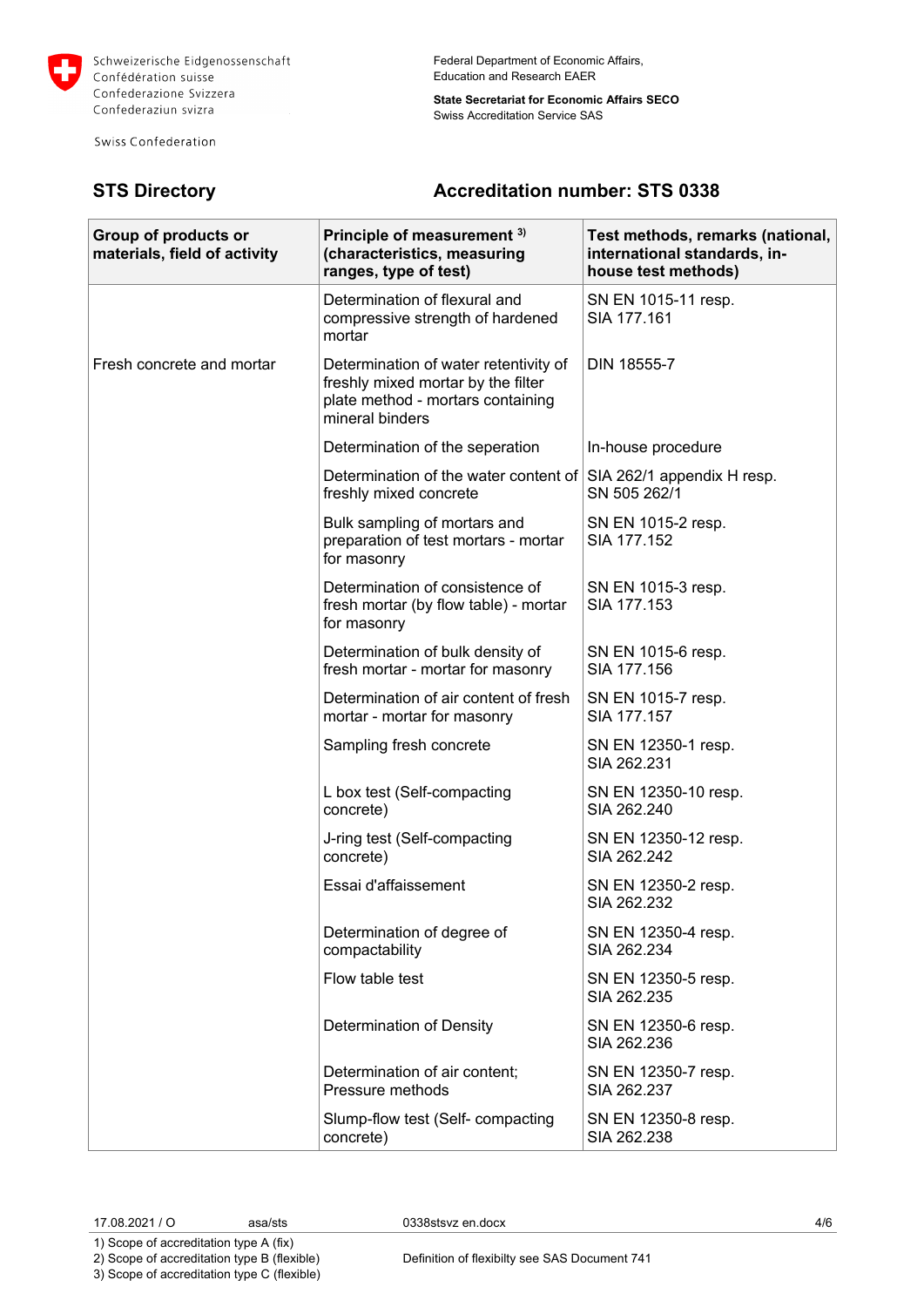

Swiss Confederation

Federal Department of Economic Affairs, Education and Research EAER

**State Secretariat for Economic Affairs SECO** Swiss Accreditation Service SAS

### **STS Directory Accreditation number: STS 0338**

| Group of products or<br>materials, field of activity                                                             | Principle of measurement 3)<br>(characteristics, measuring<br>ranges, type of test)                        | Test methods, remarks (national,<br>international standards, in-<br>house test methods) |
|------------------------------------------------------------------------------------------------------------------|------------------------------------------------------------------------------------------------------------|-----------------------------------------------------------------------------------------|
| Concrete structures and<br>elements                                                                              | Taking, examining and testing in<br>compression cored specimens of<br>concrete in structures               | SN EN 12504-1 resp.<br>SIA 262.213                                                      |
|                                                                                                                  | Determination of rebound number<br>(Schmidt Hammer) of concrete in<br>structures - Non-destructive testing | SN EN 12504-2 resp.<br>SIA 262.214                                                      |
| (Mineral-) aggregates, sand,<br>gravel, coarse aggregates,<br>crushed stones, filler, unbound<br>materials, etc. | Determination of the pureness of<br>aggregates, decantation test                                           | SIA 162/1, test nr. 12, repealed<br>standard                                            |
|                                                                                                                  | Mineralogy and qualitative and<br>quantitative petrography of<br>aggregates                                | SN 670 115                                                                              |
|                                                                                                                  | Determination of resistance of<br>aggregates to fragmentation                                              | SN EN 1097-2 resp.<br>SN 670 903-2                                                      |
|                                                                                                                  | Determination of loose bulk density<br>and voids of aggregates                                             | SN EN 1097-3 resp.<br>SN 670 903-3                                                      |
|                                                                                                                  | Determination of the water content of<br>aggregates by drying in a ventilated<br>oven                      | SN EN 1097-5 resp.<br>SN 670 903-5                                                      |
|                                                                                                                  | Determination of particle density and<br>water absorption of aggregates                                    | SN EN 1097-6 resp.<br>SN 670 903-6                                                      |
|                                                                                                                  | Methods for sampling aggregates                                                                            | SN EN 932-1 resp.<br>SN 670 901-1                                                       |
|                                                                                                                  | Methods for reducing laboratory<br>samples of aggregates                                                   | SN EN 932-2 resp.<br>SN 670 901-2                                                       |
|                                                                                                                  | Determination of particle size<br>distribution of aggregates - Sieving<br>Method                           | SN EN 933-1 resp.<br>SN 670 902-1                                                       |
|                                                                                                                  | Determination of Particle Shape of<br>aggregates - Flakiness Index                                         | SN EN 933-3 resp.<br>SN 670 902-3                                                       |
|                                                                                                                  | Determination of particle shape of<br>aggregates; shape index                                              | SN EN 933-4 resp.<br>SN 670 902-4                                                       |
|                                                                                                                  | Determination of percentage of<br>crushed and broken surfaces in<br>coarse aggregate particles             | SN EN 933-5 resp.<br>SN 670 902-5                                                       |
|                                                                                                                  | Methylene blue test for assessment<br>of fines of aggregates                                               | SN EN 933-9 resp.<br>SN 670 902-9                                                       |

In case of contradictions in the language versions of the directories, the German version shall apply.

1) Scope of accreditation type A (fix) 2) Scope of accreditation type B (flexible)

3) Scope of accreditation type C (flexible)